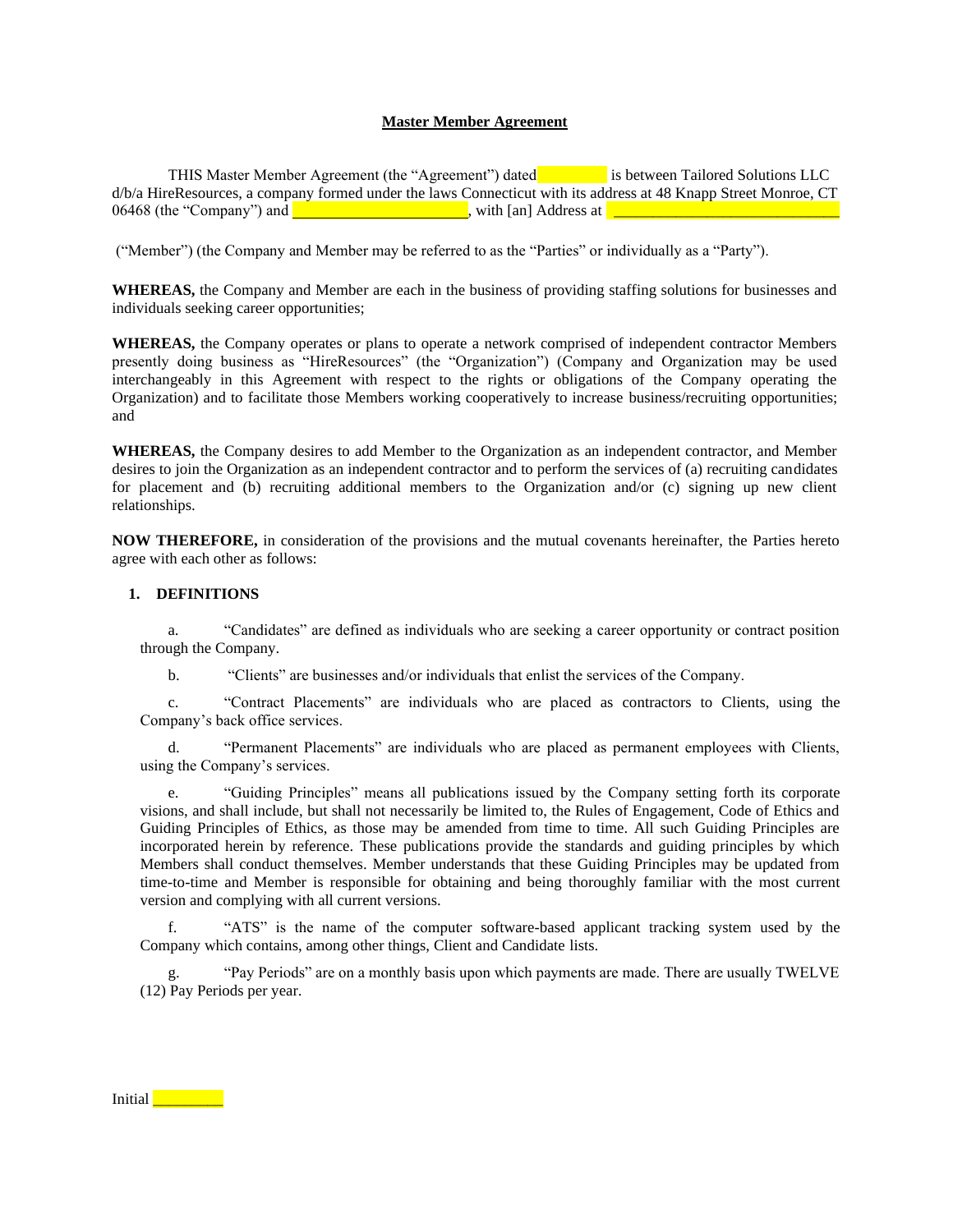h. "Processing Schedule" is the schedule of monthly Pay Periods issued by the Company.

i. "Representation" is Company's formal recognition that Member is able to represent Candidates, Clients, or both.

j. "Confidential Information" means information which is valuable to the Company and/or Organization and not generally known to the public, and includes, but is not limited to: business, strategic and marketing plans and forecasts, and the past results of such plans and forecasts; business, pricing and management/operational methods; handbooks, operations manuals and best practices memoranda; finances, strategies, systems, research, surveys, plans, reports, recommendations and conclusions; names of, arrangements with, or other information relating to, the Company's or Organization's customers/clients, suppliers, financiers, owners or operators, representatives and other persons who have business relationships with the Company or Organization or who are prospects for business relationships with the Company or Organization; technical information, work product and know-how; cost, operating, and other management information systems, and other software and programming; the name of any company or business, any part of which is or at any time was a candidate for potential acquisition by the Company, together with all analyses and other information which the Company or Organization has generated, compiled or otherwise obtained with respect to such candidate, business or potential acquisition, or with respect to the potential effect of such acquisition on the Company's business, assets, financial results or prospects; all confidential technical and commercial information, reports, specifications, quotations, formulae, computer records, Client and Candidate lists, price schedules, customer lists, customers, Candidate records, Client records and the like; and the Company's and/or Organization's trade secrets (note that some of the information listed above may also be a trade secret).

k. Other terms may be defined below.

# **2. PAYMENT**

a. A Member must be granted either Candidate or Client Representation, or both, to qualify to receive any portion of payment derived from a client. Granting of Representation shall be confirmed by a stamp in both the Client's and Candidate's record cards in the Company's ATS.

b. In the event of a conflict regarding Representation or payment between Member and any other Member or agencies that have been granted Representation by the Company, the Company shall act as the final arbiter of how and when payments are distributed, to whom and in what proportions and amounts, at the Company's sole discretion.

c. Payments will be made to Member consistent with the Pay Periods included in the Addendum. Delayed or late invoice approvals may result in, at least, a similar delay in payments to Member.

Direct Hire payment: Company will make payments on Direct Hire (Permanent Placements) within 5 - 10 business days of all guarantees being fulfilled and funds clearing in the Company bank account.

e. Payments relating to Permanent Placements will be paid to Member once the Company receives full payment of the agreed upon placement fee and all Guarantee periods are fulfilled.

## **3. PAYMENTS – CONTRACT PLACEMENTS**

a. Contract payments are calculated on Net Margin. Net Margin is the Gross Fee(s) received minus all costs associated with Contractor Pay Rate, State and Federal Taxes, Workman's comp, back office fees, etc). Total Burden ranges typically between 25-30%.

Initial **Quantilary**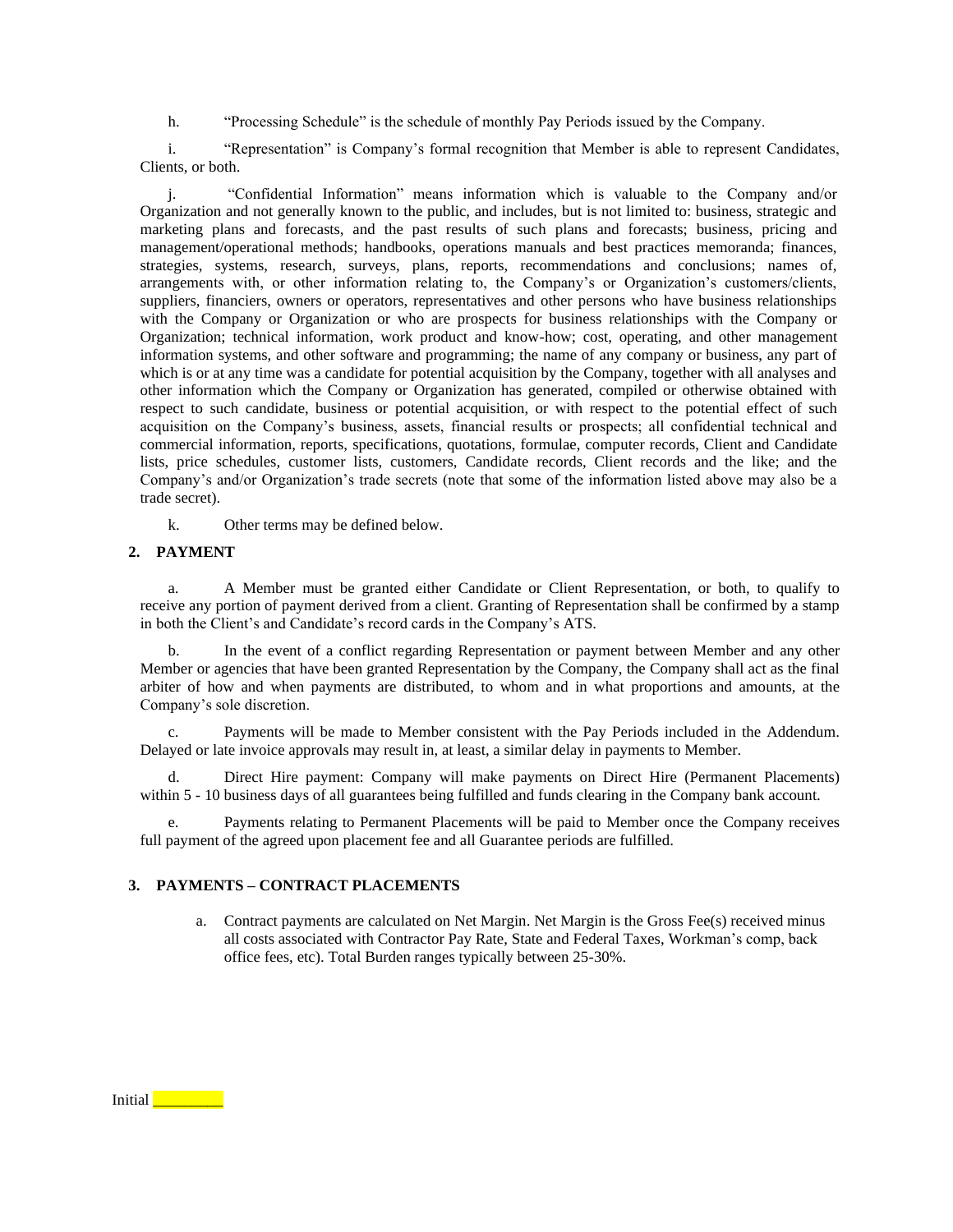## **4. OBLIGATIONS OF MEMBER**

a. Member shall, at its expense, supply all equipment or tools or instruments needed to perform the services under this Agreement, including but not limited to office furniture equipment including phone and internet, and office facilities.

b. Member will keep current the applicant tracking system (ATS) to track, monitor, and collaborate between members.

c. Member shall pay all expenses necessary to perform the services under this Agreement, including but not limited to travel (public transit, parking, flight and accommodations, etc.), meals and entertainment, Member advertising, insurance, associations and/or membership fees.

d. Member will be responsible for the maintenance or loss of its equipment. The Company shall not be responsible for any such damage or loss.

e. Member shall invoice the Company. The Company shall have the right to withhold payment from Member until the applicable invoices have been submitted.

## **5. INDEPENDENT STATUS**

a. Member is, and at all times shall be, an independent contractor to the Company during performance of the Services, and at no time shall be considered an agent, servant, employee or partner of the Company. Member acknowledges that it is an independent business entity from the Company and is responsible for any taxes or remittances that may be payable as a result of the performance of the Services. No sales, payroll or employment taxes of any kind (including, but not limited to, FICA, FUTA, federal or state personal income taxes, state disability insurance taxes, and state unemployment taxes) shall be withheld or paid with respect to any payments to Member.

b. The Company and Member agree that Member is fully and solely responsible for filing appropriate tax returns, sales tax payments, social security contributions and any other relevant payments to government authorities.

c. Member understands and agrees that this is not a contract of employment, whether term, at-will, or otherwise. Members shall have no claim or right to Company benefits or employee considerations (including but not limited to profit sharing, pension, shares or bonuses). No workers' compensation insurance shall be obtained by the Company on account of Member or any of Member's Subcontractors. Instead, since Member is an independent contractor, Member hereby affirms Member has obtained all workers' compensation insurance required by law. Member further affirms that Member has complied with all international, federal, state and local laws regarding visas, business permits and licenses that may be required to complete the work to be performed under this Agreement.

d. The Parties recognize and agree that Member is and shall be free from direction and control in the performance of the Services. Member shall be exclusively responsible for the location where Services are performed, and that the Company will not provide the location for the performance of those Services. Member warrants and represents that it is customarily engaged in an independently established trade, occupation, profession or business of the same nature as the Service being provided pursuant to this Agreement.

Initial **Later**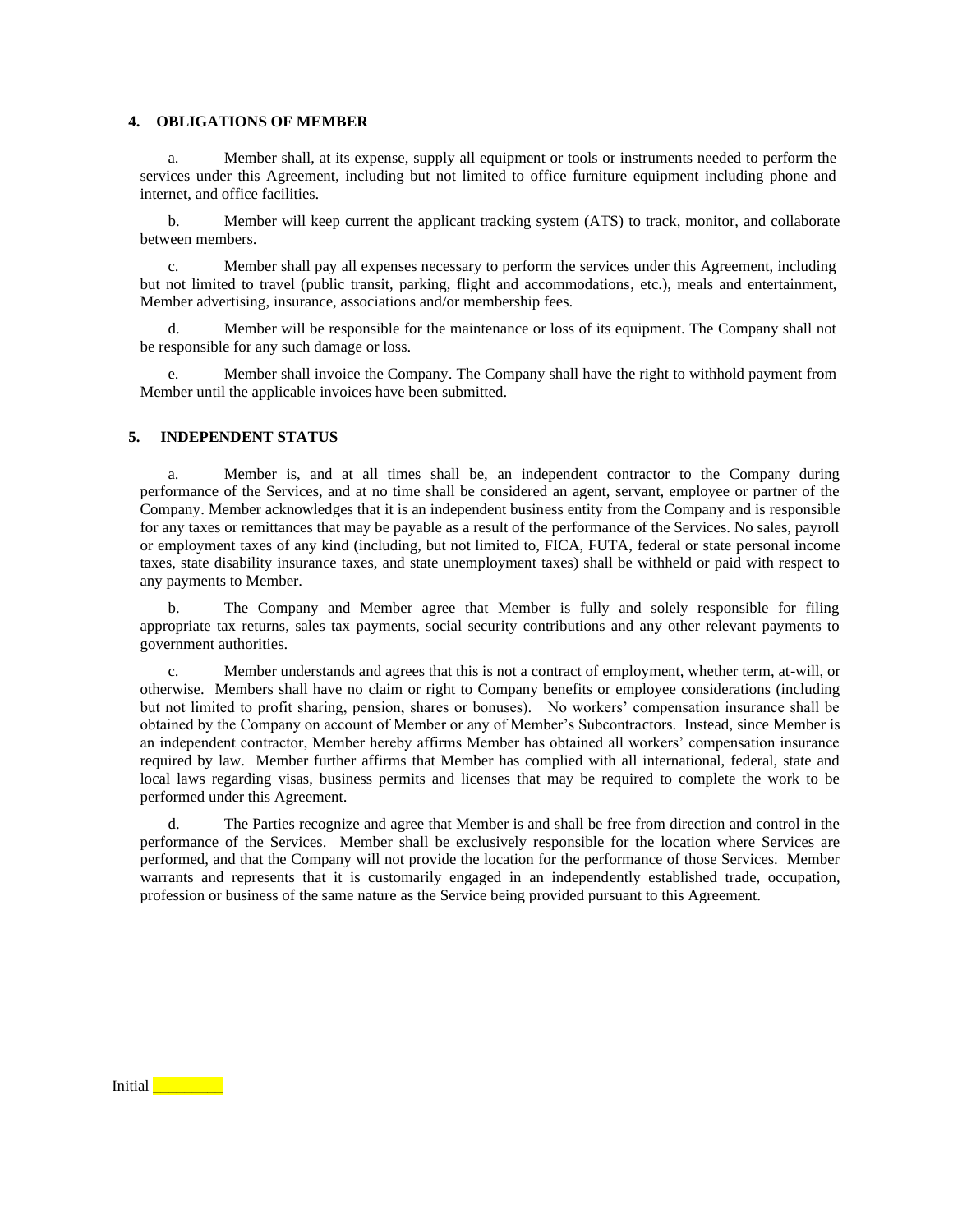#### **6. OBLIGATIONS OF THE COMPANY**

a. The Company will use its own resources to communicate with Clients and to track, monitor and collect receivables.

b. The Company will maintain the applicant tracking system (ATS) to track, monitor, and collaborate between members.

c. The Company will make continued efforts to grow the Membership community.

d. The Company will maintain the ATS system to track candidate movement.

e. The Company will support all member billing/invoicing, and collection services.

f. The Company will maintain and keep current a company website.

g. The Company will provide contractor back office services. This may be accomplished through third party vendor(s).

h. For purposes of maintaining security of client and candidate information, the Company will provide Member a Company email address. Company provided email address should only be used for Membership purposes and activities consistent with this agreement.

## **7. TERMINATION OF THIS AGREEMENT**

a. The Company, in its sole discretion, may terminate this Agreement in writing with **no notice** if Member is:

i. in breach of by the Company's Guiding Principles of Ethics or violates any of its obligations under this Agreement or any other contract with the Company;

ii. performing services similar to the Services, but on behalf of Clients, Candidates, or to any other business(es) not affiliated with Company.

iii. utilizing the Company's tools, systems, databases or any of it's proprietary information for any purpose other than business associated with the Company; or

iv. performing the Services under this Agreement in an illegal or unethical manner.

v. Withholding or non-disclosure of current and future placements both direct hire and contract placements as it relates to any and all of Company's clients and candidates while an active Member of the Company.

b. Member may terminate this Agreement at any time by providing written notice to the Company through Member Support at membe[rsupport@hireresourcesllc.com,](mailto:support@hireresourcesllc.com) or via such other means as the Company may establish from time to time. In the event Member or Company terminates this Agreement, the Company may retain any payment payable to Member to offset against any sums owed by Member to the Company arising out of this, or any other agreement between the Parties; to offset any potential legal costs associated with the termination of member; to offset against any unanticipated costs associated with the termination of member. Any pending deals (contract or direct) that are already in the Company's system (ATS/Back office) will continue until contract completion through the Organization. Payments due from Members placement revenue after termination will be paid to member at the sole discretion of Company. In the event Member has inappropriately utilized Company's proprietary client or candidate information and or tools and systems for purposes that could be deemed damaging to Company, Company reserves the right to pursue any and all legal means available for restitution. Company's Clients, , Candidates, Systems, Tools and Processes are Confidential and any mis-use of this information could cause significant harm to Company. As such, Company shall have the right to seek to exercise all remedies available at law and equity, including, without limitation, specific performance and injunctive relief.

Initial **Quarter**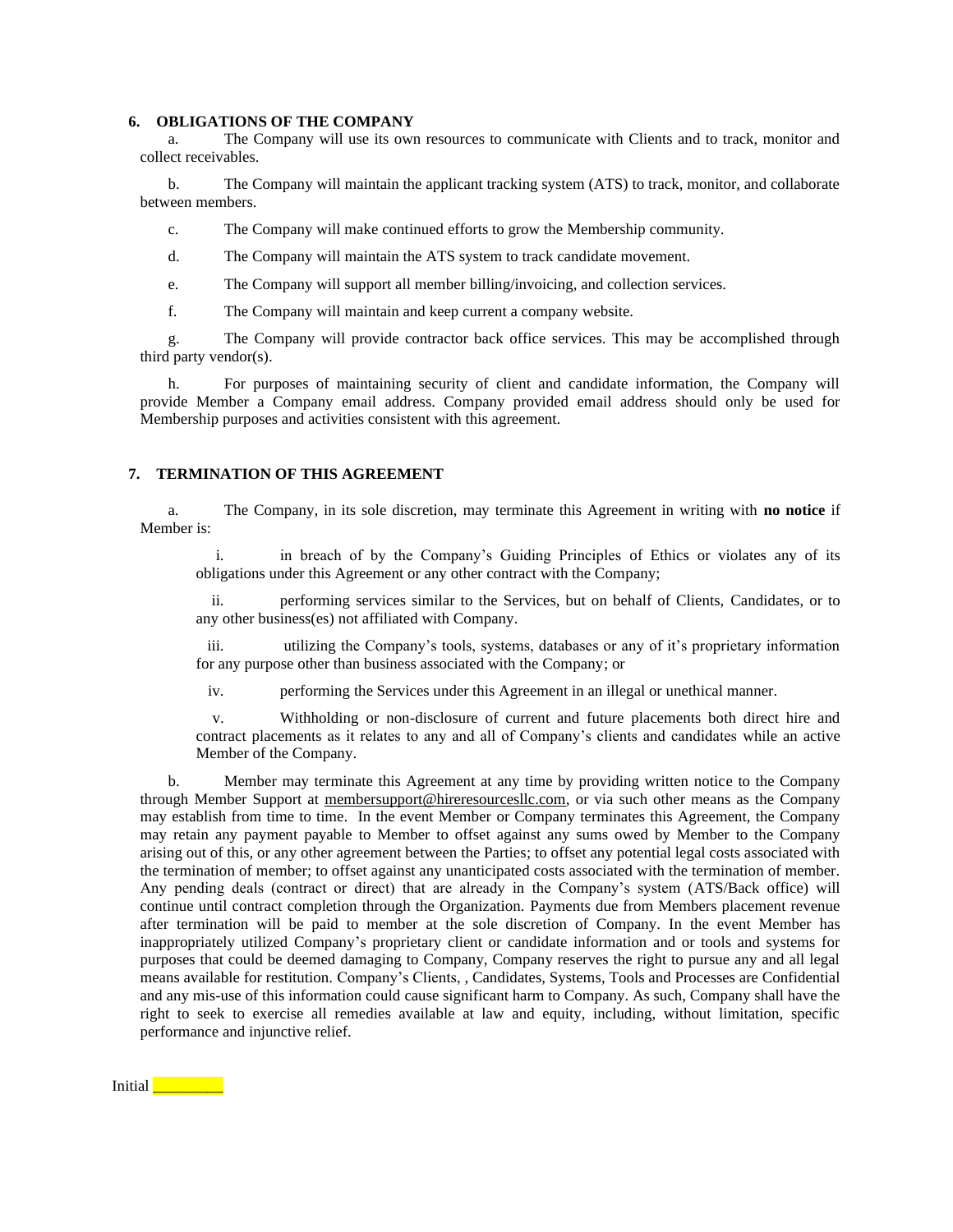## **8. CONFIDENTIALITY**

a. Member acknowledges that, during its relationship with the Company, it may receive Confidential Information.

b. Members agrees that access to Confidential Information will, among other things, allow Member to successfully cultivate relationships and develop goodwill with the Company's and other Member Clients, suppliers, finders, brokers, and other persons who may have a business relationship with the Company.

c. Member agrees that, during the period of performing services during the term of this Agreement and upon termination of this Agreement, Member will not disclose to others or make use of, directly or indirectly, any Confidential Information of (i) the Company, (ii) any Client or Candidate, or (iii) others who may have disclosed it to the Company or its other Members which the Company acquired in the course of business under conditions of confidentiality, unless authorized in writing by the Company. If there is any doubt about whether any disclosure or use is for an authorized purpose, Member shall request permission in writing from the Company and abide by the Company's response.

d. Member shall take reasonable security precautions to keep confidential all information deemed confidential and shall not make unauthorized copies of any documents or information. Member further undertakes to notify the Company immediately upon discovery of any unauthorized use or disclosure of confidential material and shall assist the Company in regaining of such material and mitigating the loss to the Company therefrom.

e. Specific Performance; Remedies. Each Party acknowledges and agrees that, because of the sensitive and confidential nature of the Confidential Information, the breach by a Party of the terms of this Agreement with regard to disclosure of Confidential Information may cause the other Party irreparable harm and damage that may not be susceptible to accurate quantification. Therefore, each Party agrees that, in the event of such breach, the other Party shall have the right to seek to exercise all remedies available at law and equity, including, without limitation, specific performance and injunctive relief, and each Party hereby submits to the subject matter jurisdiction of a court granting such relief.

# **9. INDEMNITY AND LIABILITY**

a. Member will indemnify and hold the Company and its respective affiliates and each of their respective shareholders, directors, officers and employees ("Indemnified Parties") harmless from and against any and all claims, demands, losses, costs, damages, suits or proceedings, including all claims for personal injury, death, property damage, consequential, indirect and special loss or damage whatsoever or any other expenses (including attorney's fees) (collectively, the "Claims") which the Indemnified Parties may incur or suffer as a result of or arising out of this Agreement, acts or omissions or breach by Member of any of the terms and conditions of this Agreement.

b. Member's obligations and the Company's rights pursuant to or arising from the provisions of this Agreement shall survive any termination, expiration, variation, modification or alteration of this Agreement.

In no event is the Company liable to Member or any other person or entity for any special, incidental, punitive, indirect or consequential damages, loss of goodwill, work stoppage, data loss, computer failure or malfunction, loss of profit or any and all other commercial damages or loss which may be suffered by Member, and/or Member's affiliates, officers or directors, as a result of this agreement or its termination.

## **10. NON-DISPARAGEMENT**

Both during the term of this Agreement, and after termination, each party hereby covenants and promises (i) not to make any disparaging remarks or statements, orally or in writing, directly or indirectly, and regardless of whether or not such remarks or statements are truthful, nor take any actions, which in any way could disparage the other party or any of the other Indemnified Parties, or which could harm the reputation and/or goodwill of the other party or any of the other Indemnified Parties, and (ii) to refrain from any conduct, activity, or conversation which is intended to, or does, interfere with or disparage the relationships between the party and Clients, suppliers, shareholders, financiers, or others.

Initial **Latter Latter**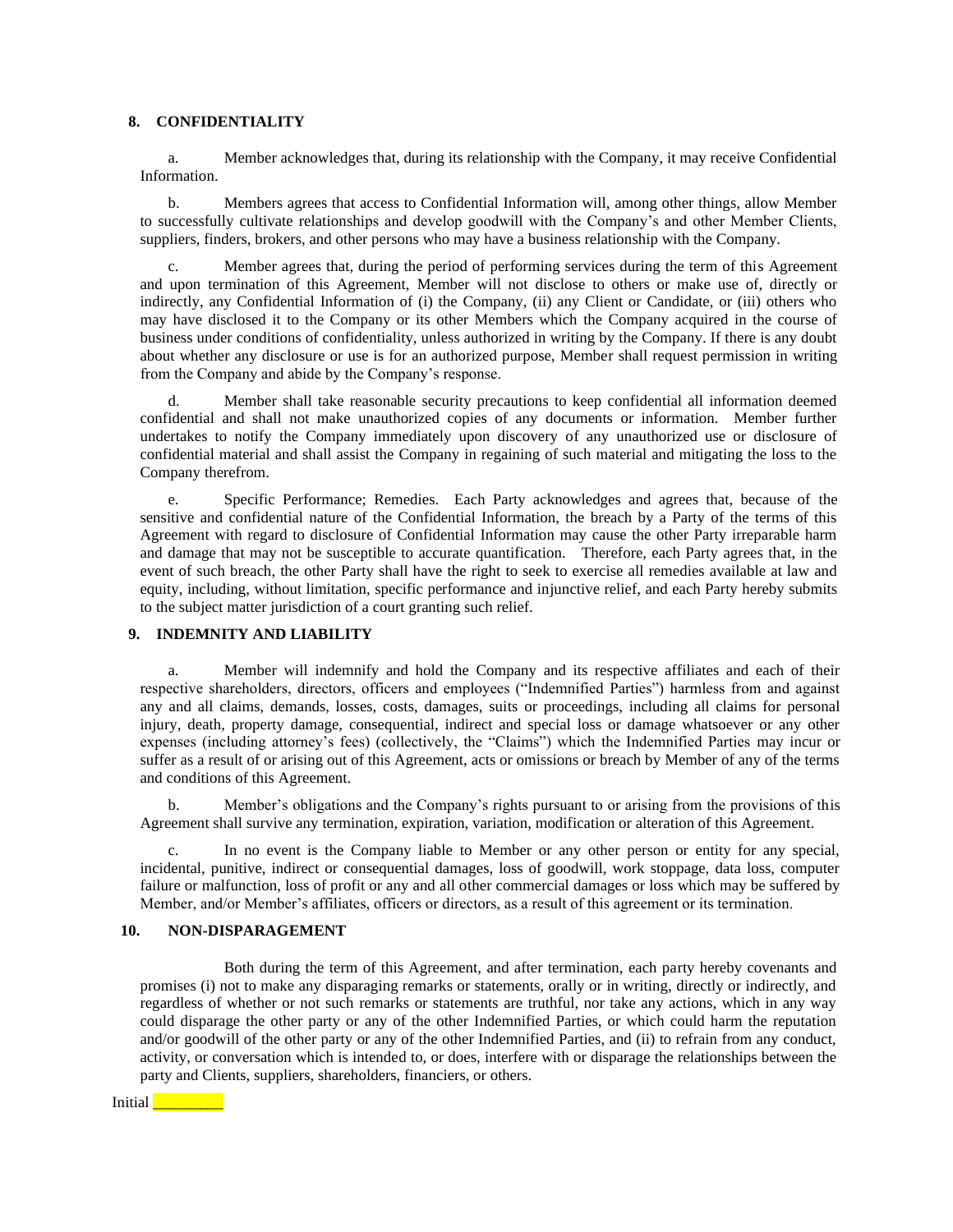#### 11. **NON-SOLICITATION**

a. If membership is terminated by either party for any reason, the Member is prohibited for a period of twenty-four (24) months from date of termination from soliciting or encouraging any person to leave the Membership or employ of the Company and from conducting any business with any current or past Member or Client as it relates to staffing, recruitment or placing candidates and clients from either.

b. Since monetary damages will be inadequate and the Company will be irreparably damaged if the provisions of this Agreement are not specifically enforced, the Company shall be entitled to, among other remedies, an injunction restraining any violation of this Agreement (without any bond or other security being required) by Member and/or by any person or entity to whom Member provides or proposes to provide any services in violation of this Agreement.

#### **12. NON-COMPETE**

a. Any clients that are signed up and contracted with HireResources while Member is an Active Member will remain a HireResources client upon termination of member's Membership with HireResources. Member agrees not to solicit Client for a period of 12 months after termination of membership with HireResources. Any documented prior member client relationships will be excluded from this clause (12a). List must be signed and dated by both Member and Company.

## **13. GENERAL**

a. Entire Agreement. This Agreement, including all addendums, as well as agreements, Guiding Principles, and documents incorporated herein, contains the entire agreement between Member and the Company regarding the subject matter hereto and, as such, fully supersedes any and all prior agreements or understandings between Member and the Company pertaining to the subject matter addressed in this Agreement. If there is any conflict between this Agreement, and any addendum or any agreement, Guiding Principles, or documents incorporated herein, the more specific provision shall control. Member has carefully read and fully understands all of the provisions of this Agreement. In agreeing to the terms of this Agreement, Member is not relying upon any written or oral promise or representation made to Member by any employee or representative of the Company, other than the promises contained herein. This Agreement may not be amended, superseded, cancelled or terminated other than in writing signed by both Member and the Company or its attorney or other designated representative.

## b. **Member Representations. Member represents and warrants that it does not have any pending or threatened litigation, non-compete or solicitation agreements, or any other agreement or obligation that would prevent or impact Member entering into this Agreement, or accepting or fulfilling Member's obligations hereunder.**

c. No Waiver. No waiver by the Parties of any default or breach of any term, condition or covenant of this Agreement shall be deemed to be a waiver of any subsequent default or breach of the same or any other term, condition or covenant contained herein. This Agreement is intended, among other things, to supplement the applicable common and/or statutory laws and does not in any way abrogate any of the obligations or duties Member otherwise owes to the Company.

d. Interpretation. Unless inconsistent with the context, words signifying any one gender shall include the others; words signifying the singular shall include the plural and vice versa; and words signifying natural persons shall include artificial persons and vice versa.

e. Severability. If any section, provision or clause of this Agreement, or any portion thereof, is held void or unenforceable, the remainder of such section, provision or clause, and all other sections, provisions or clauses of this Agreement, shall remain in full force and effect as if the section, provision or clause determined to be void or unenforceable had not been contained herein.

Initial **Lating School**